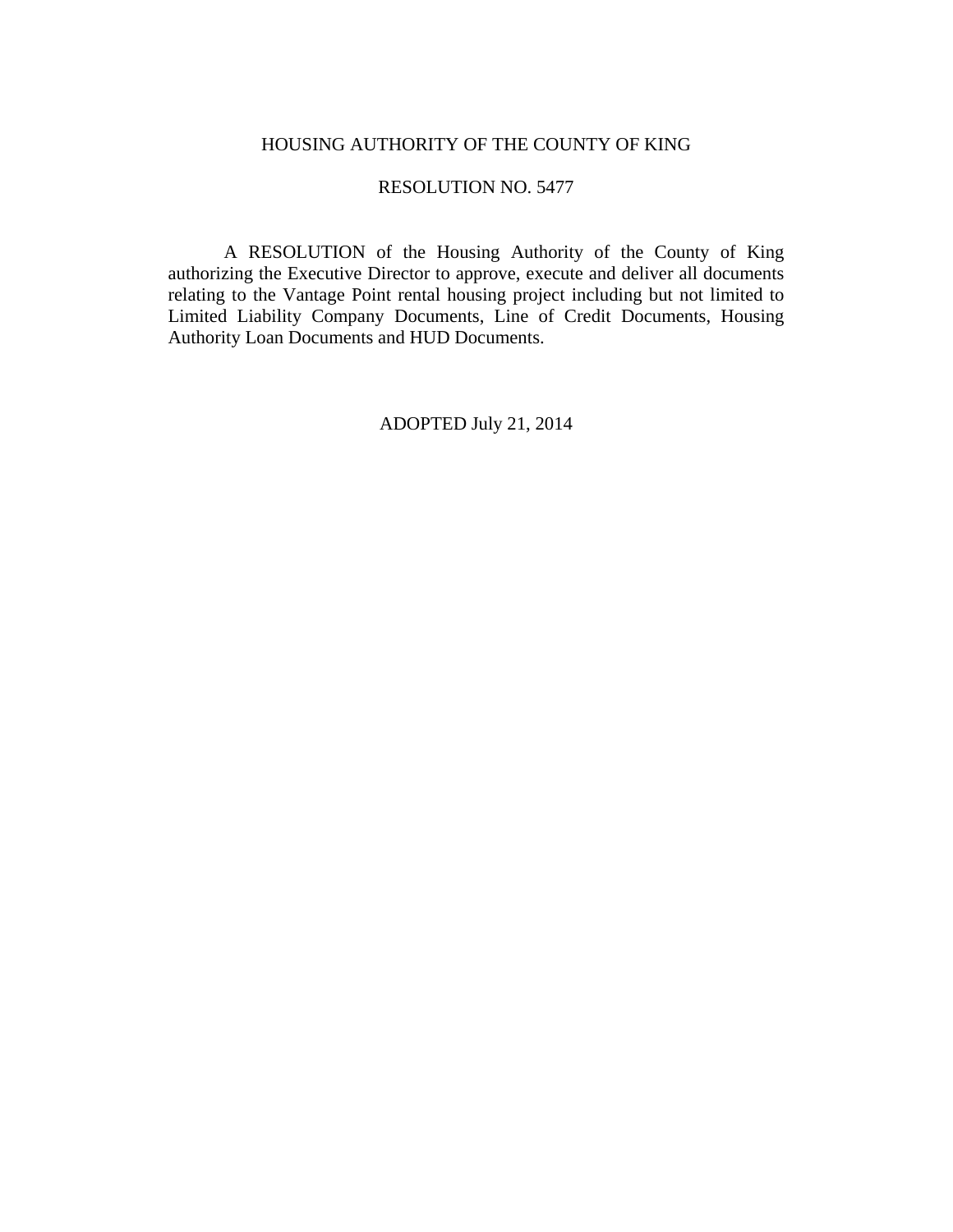### HOUSING AUTHORITY OF THE COUNTY OF KING

#### **RESOLUTION NO. 5477**

A RESOLUTION of the Housing Authority of the County of King authorizing the Executive Director to approve, execute and deliver all documents relating to the Vantage Point rental housing project including but not limited to Limited Liability Company Documents, Line of Credit Documents, Housing Authority Loan Documents and HUD Documents.

WHEREAS, the Housing Authority of the County of King (the "Authority") seeks to encourage the provision of long-term housing for low-income persons residing within King County, Washington; and

WHEREAS, RCW 35.82.070(5) provides that a housing authority may, among other things and if certain conditions are met, "lease or rent any dwellings . . . buildings, structures or facilities embraced in any housing project"; and

WHEREAS, RCW 35.82.020 defines "housing project" to include, among other things, "any work or undertaking . . . to provide decent, safe and sanitary urban or rural dwellings, apartments, mobile home parks or other living accommodations for persons of low income"; and

WHEREAS, RCW 35.82.070(18) provides that a housing authority may, among other things and if certain conditions are met, "make  $\dots$  loans for the  $\dots$  acquisition, construction  $\dots$ rehabilitation, improvement . . . or refinancing of land, buildings, or developments for housing for persons of low income"; and

WHEREAS, the Authority is the fee owner of certain real property located at 17901 105th Avenue PI SE, Renton, Washington (the "Property"), upon which the Authority desires to develop Vantage Point Apartments, a 77-unit new construction senior/disabled public housing apartment community (the "Project"); and

KCHA Resolution No. 5477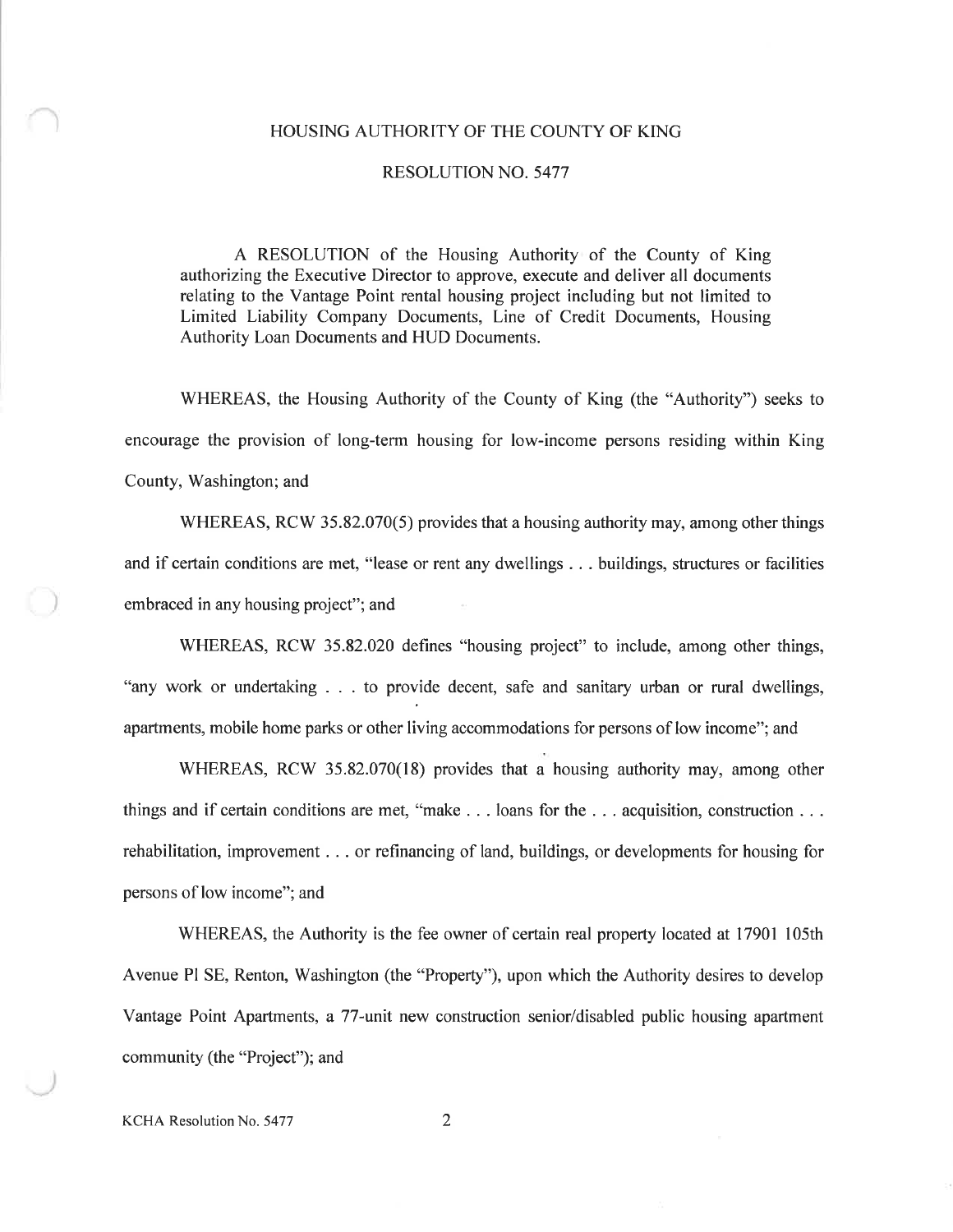WHEREAS, in furtherance of the Project and pursuant to Resolution No. 5415 adopted by the Board of Commissioners of the Authority on December 17, 2012 and Resolution No. 5454, adopted by the Board of Commissioners of the Authority on December 16, 2013, the Authority was authorized to i) provide up to \$2,000,000 in Moving to Work Working Capital Reserves for the purpose of providing predevelopment, equity and loan financing for the Project; ii) submit financing applications to the King County Housing Finance Program, the State of Washington Housing Trust Fund and the Washington State Housing Finance Commission; iii) create the Vantage Point Apartments LLC, a Washington limited liability company (the "Company"); and iv) execute such documents as were necessary to obtain the low income housing tax credits and King County Housing Finance Program funds; and

WHEREAS, in furtherance of the Project and pursuant to Resolution No. 5461 adopted by the Board of Commissioners of the Authority on March 17, 2014 the Authority was authorized to i) negotiate the terms of an Amended and Restated Operating Agreement (the "Operating Agreement") under which the Authority will be the sole managing member and entities affiliated with RBC Capital Markets ("RBC") will be the investor member(s) on the terms and conditions approved by the Executive Director; ii) undertake all necessary and appropriate actions in connection with the structuring of financing for the Project and the design and development of the improvements to be constructed in connection with the Project; and iii) execute such ancillary documents and expend such funds as are necessary to pay for all filing fees, application fees. registration fees and other costs in furtherance of the activities authorized by the resolution; and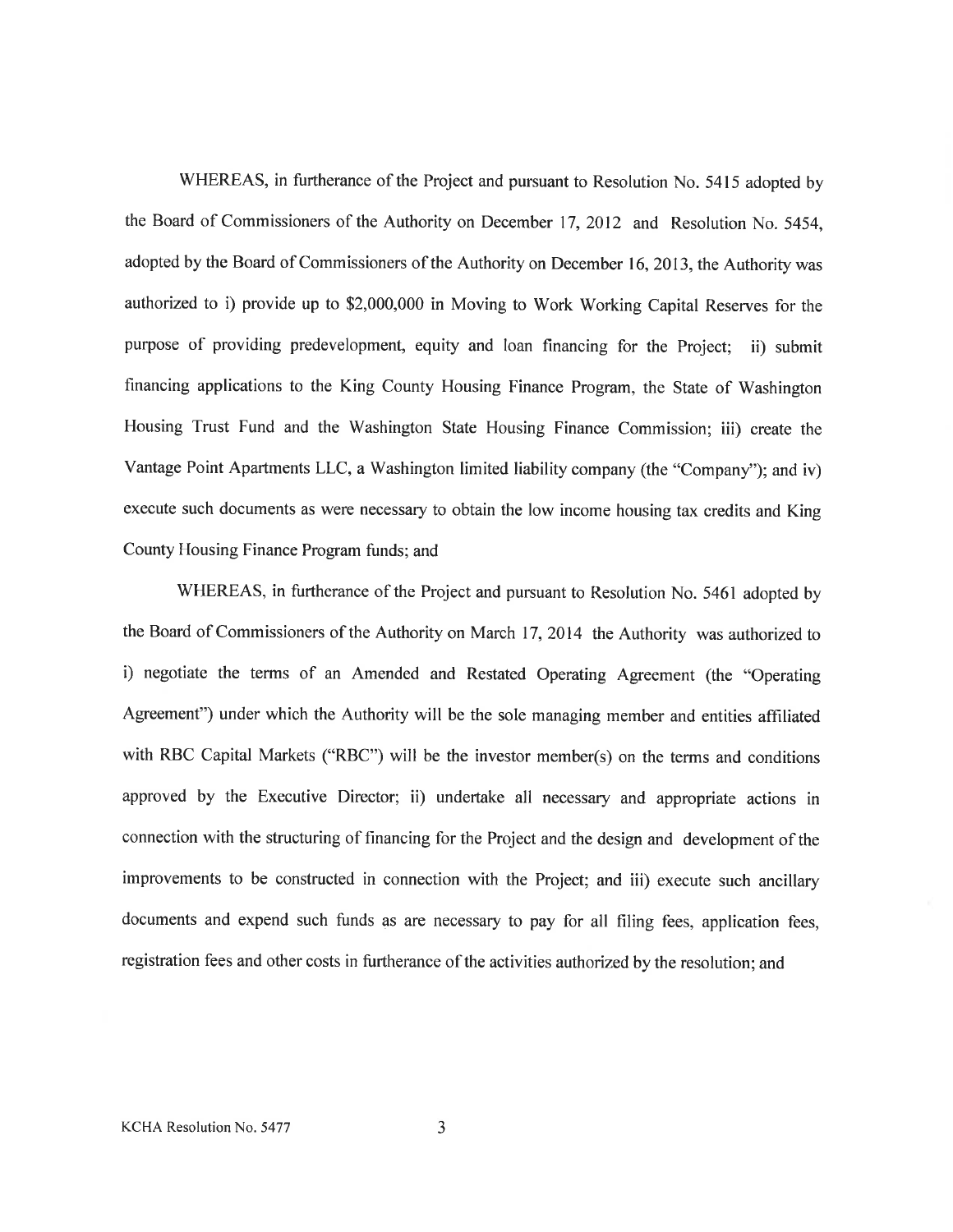WHEREAS, in furtherance of the Project and pursuant to Resolution No. 5470 adopted by the Board of Commissioners of the Authority on May 19, 2014 the Authority was authorized to i) enter into a First Amended and Restated Operating Agreement admitting RBC as an investor member in the Company and ii) to enter into a Lease Agreement pursuant to which the Authority would lease the Property and the Project to the Company in consideration for a capitalized lease payment in the total principal amount of approximately One Million Six Hundred Thirty Thousand and No/ 100 Dollars (\$1,630,000.00), of which One Hundred Sixty Thousand Three Thousand and No/100 Dollars (\$163,000.00) was paid to KCHA upon execution of the Lease Agreement; and iv) enter into a Development Agreement pursuant to which the Authority will serve as the developer of the Project; and v) enter into an Assignment and Reimbursement Agreement pursuant to which the Authority will assign predevelopment work product to the Company and the Company will reimburse the Authority for the costs certain expenditures incurred by the Authority in securing the work product; and

WHEREAS, total financing for the Project will be in the approximate amount of \$27,500,000 which will include i) a construction bridge loan in the amount of up to  $$20,500,000$ (the "Bridge Loan") provided by the Authority to the Company; ii) a term loan from the Authority in the amount of \$2,000,000 from the proceeds of an award to the Authority in the amount of \$2,000,000 from the King County Housing Finance Program (the "King County Loan"); and iii) up to \$10,100,000 to be arranged for or provided by the Authority as a loan or loans to the Company (the "Authority Loan"). The Bridge Loan, King County Loan and Authority Loan are collectively referred to as the "Housing Authority Loans"; and iv) tax credit equity from RBC in the approximate amount of \$15,400,000; and

KCHA Resolution No. 5477

 $\overline{4}$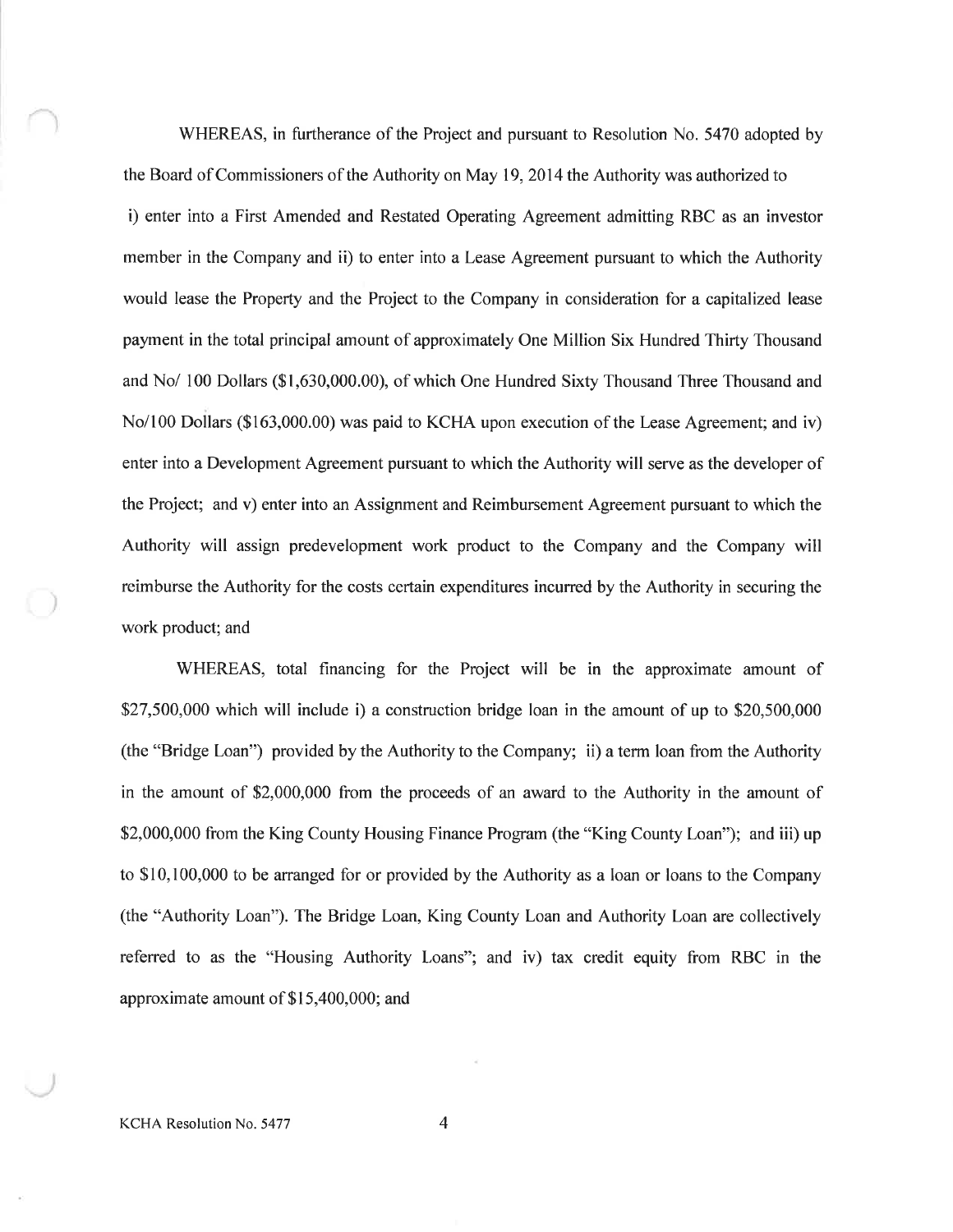WHEREAS, the Authority intends to make the Bridge Loan from the proceeds of a taxable Line of Credit extended by the Bank in a principal amount of not to exceed \$20,500,000 and a term of not more than thirty six (36) months (the "Line of Credit") made to the Authority from Bank of America or an affiliate thereof (the "Bank"); and

WHEREAS, the Authority has determined that the financing authorized herein is important for the feasibility of the Project; and

WHEREAS, the Authority wishes to undertake those steps as may be necessary, reasonable and/or advisable to obtain the various funding sources on behalf of the Project described above and to make such funds available to the Company;

NOW, THEREFORE, BE IT RESOLVED BY THE BOARD OF COMMISSIONERS OF THE HOUSING AUTHORITY OF THE COUNTY OF KING as follows:

Section 1. Approval of Company Documents. The Executive Director is authorized. empowered and directed, on behalf of the Authority, to negotiate the terms of and enter into a Second Amended and Restated Operating Agreement with RBC - Vantage Point, LLC, a Delaware limited liability company as the investor member (the "Investor Member") and RBC Tax Credit Manager II, Inc., a Delaware limited liability company as the special member (the "Special Member") in accordance with the general terms and conditions of the letter of intent entered into between the Authority and RBC dated April 11, 2014. In particular, the Authority's Executive Director is authorized empowered and directed to execute and deliver on behalf of the Authority on its own behalf or in its capacity as managing member of the Company those documents reasonably required by RBC with respect to its admission into the Company, including but not limited to the Second Amended and Restated Operating Agreement, Pledge and Security Agreement, Company Management Agreement, Asset Management Agreement, Purchase Option and Right of First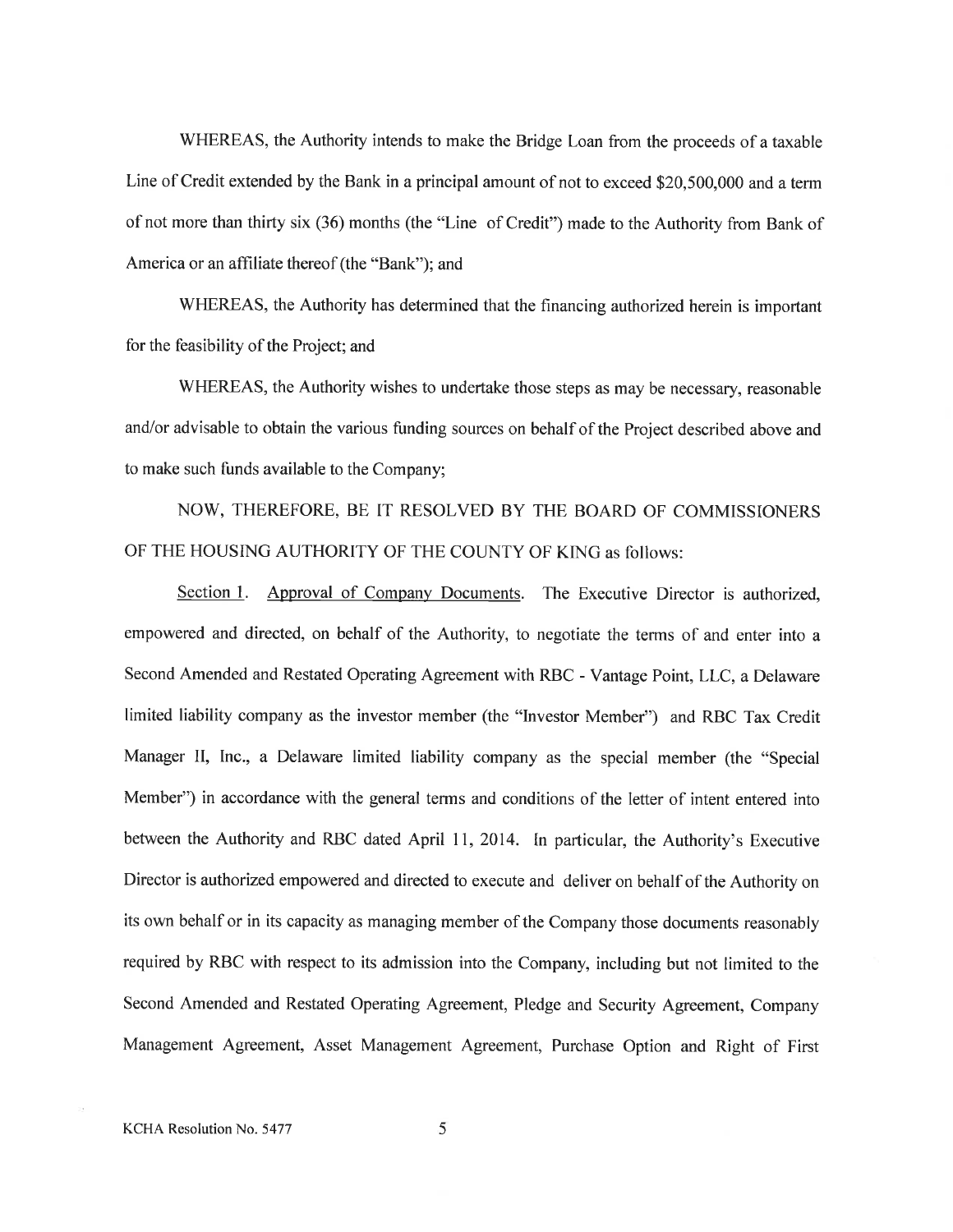Refusal, Tax Credit Certification, Guaranties any other documents reasonably required to be executed by the Authority or the Company to carry out the transactions contemplated by the Company Documents. The Executive Director of the Authority is further authorized and directed to take any other action and to execute such other documents as may be required to: i) commence construction of the Project and ii) as otherwise may be required to be taken or executed by the Authority, on behalf of itself or as managing member of the Company, under the provisions of or as necessary to admit the Investor Member and the Special Member into the Company as approved by the Executive Director.

From and after the date of the admission of the Investor Member and Special Member into the Company, the Executive Director is authorized and directed, without further Board approval, to take such actions on behalf of the Authority that are required to be taken by the managing member of the Company.

Section 2. Approval of Bank of America Line of Credit. The Executive Director is further authorized, empowered and directed to take all actions required of the Authority to apply for and obtain the Line of Credit. In furtherance of applying for and obtaining the Line of Credit, the Executive Director, on behalf of the Authority is authorized, empowered and directed to execute and deliver such documents as may be required by the Bank including but not limited to a proposal letter from the Bank, a note, a general revenue pledge and such other documents as may be deemed reasonable by the Executive Director with respect to the obtaining and closing the Line of Credit. The Executive Director of the Authority is further authorized and directed to take any other action and to execute such other documents as may be required to be taken or executed by the Authority, under the provisions of or as necessary with respect to the Line of Credit.

KCHA Resolution No. 5477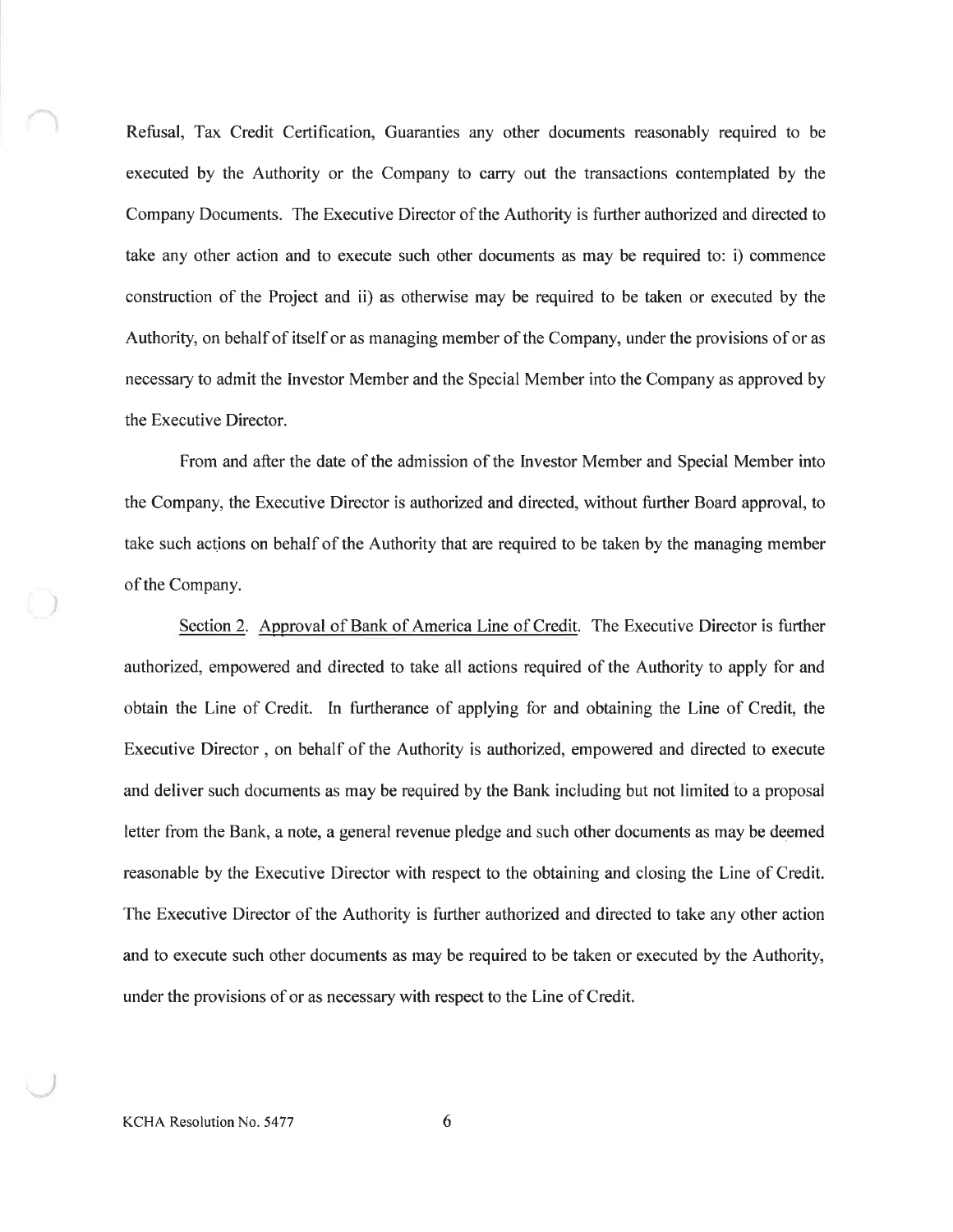Section 3. Approval of Housing Authority Loan Documents. The Executive Director is further authorized, empowered and directed to take all actions required of the Authority in connection with the Housing Authority Loans. In particular, the Authority's Executive Director is authorized empowered and directed to execute and deliver on behalf of the Authority on its own behalf as lender or in its capacity as managing member of the Company those documents reasonably required to close on the Housing Authority Loans including but not limited to such loan agreements, financing agreements, notes, leasehold deeds of trust, regulatory agreements and such other documents as may be deemed reasonable by the Executive Director with respect to the Housing Authority Loans. The Executive Director of the Authority is further authorized and directed to take any other action and to execute such other documents as may be required to be taken or executed by the Authority, on behalf of itself or as managing member of the Company, under the provisions of or as necessary with respect to the Housing Authority Loans.

Section 4. Approval of HUD Documents. The Executive Director is further authorized. empowered and directed to execute and deliver, on behalf of the Authority in its own behalf or in its capacity as managing member of the Company, as applicable those documents reasonably required to obtain 77 units of public housing subsidy from HUD and (ii) any other documents reasonably required to be executed by the Authority or the Company to carry out the transactions contemplated by the HUD Documents.

Section 5. Governmental Filings; Other Agreements. The Executive Director is further authorized to execute, deliver and, if applicable, file (or cause to be executed, delivered and, if applicable, filed), on behalf of the Authority and/or the Company, any government forms, affidavits, certificates, letters, documents, agreements and instruments that either such officer determines to be necessary or advisable to give effect to this resolution and to consummate the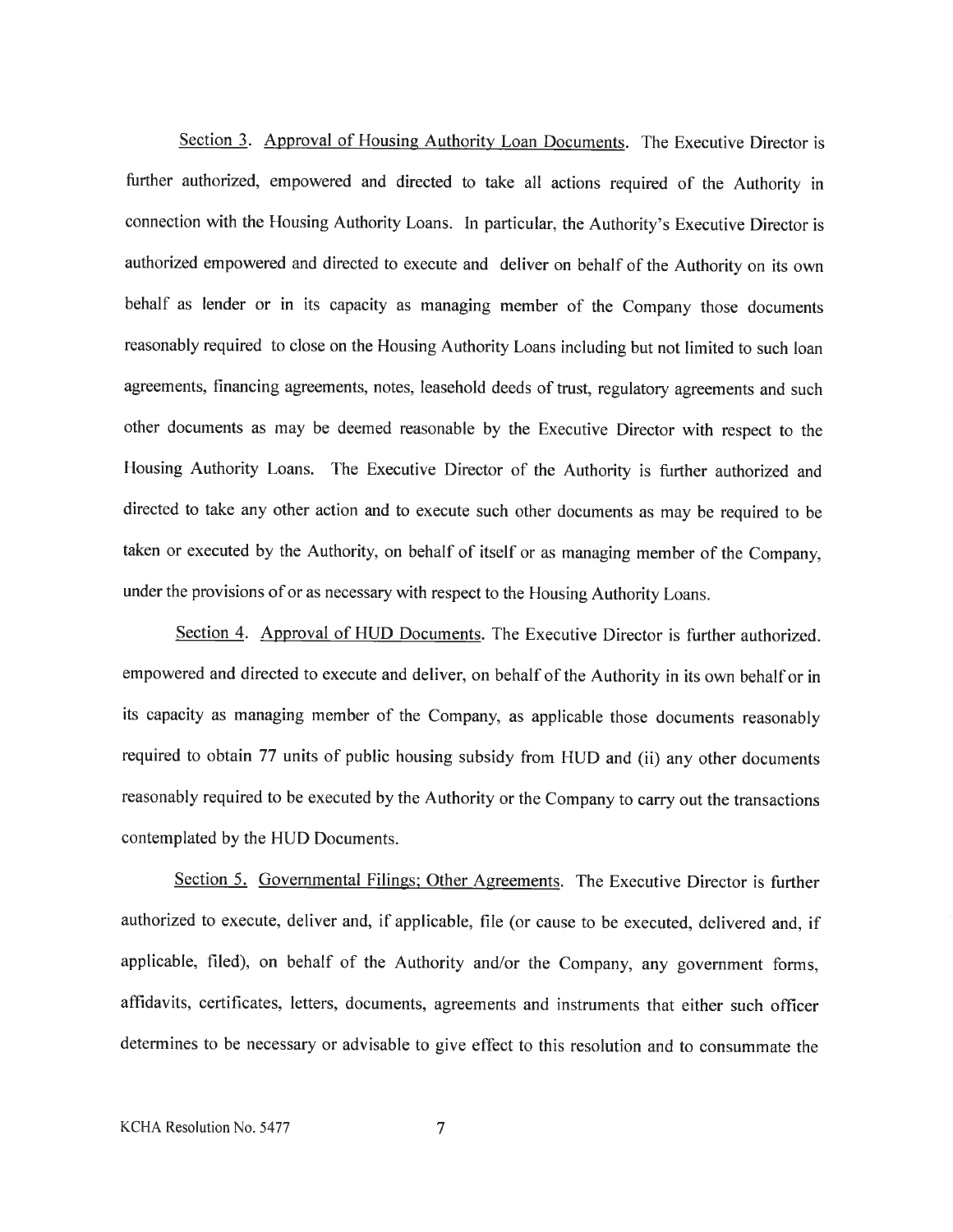transactions contemplated herein.

Section 6. Expenditures. The Authority is authorized to expend such funds as are necessary to pay for all filing fees, application fees, registration fees and other costs relating to the actions authorized by this resolution.

Section 7. Acting Officers Authorized. Any action required by this resolution to be taken by the Chair of the Board or Executive Director of the Authority may in the absence of such person be taken by the duly authorized acting Chair of the Board or a Deputy Executive Director of the Authority, respectively.

Section 8. Ratification and Confirmation. Any actions of the Authority or its officers prior to the date hereof and consistent with the terms of this resolution are ratified and confirmed.

Section 9. Effective Date. This resolution shall be in full force and effect from and after its adoption and approval.

ADOPTED by the Board of Commissioners of the Housing Authority of the County of King at an open public meeting this 21st day of July, 2014.

> HOUSING AUTHORITY OF THE COUNTY OF **KING**

aines By: Chair

**ATTEST:** Executive Director

KCHA Resolution No. 5477

8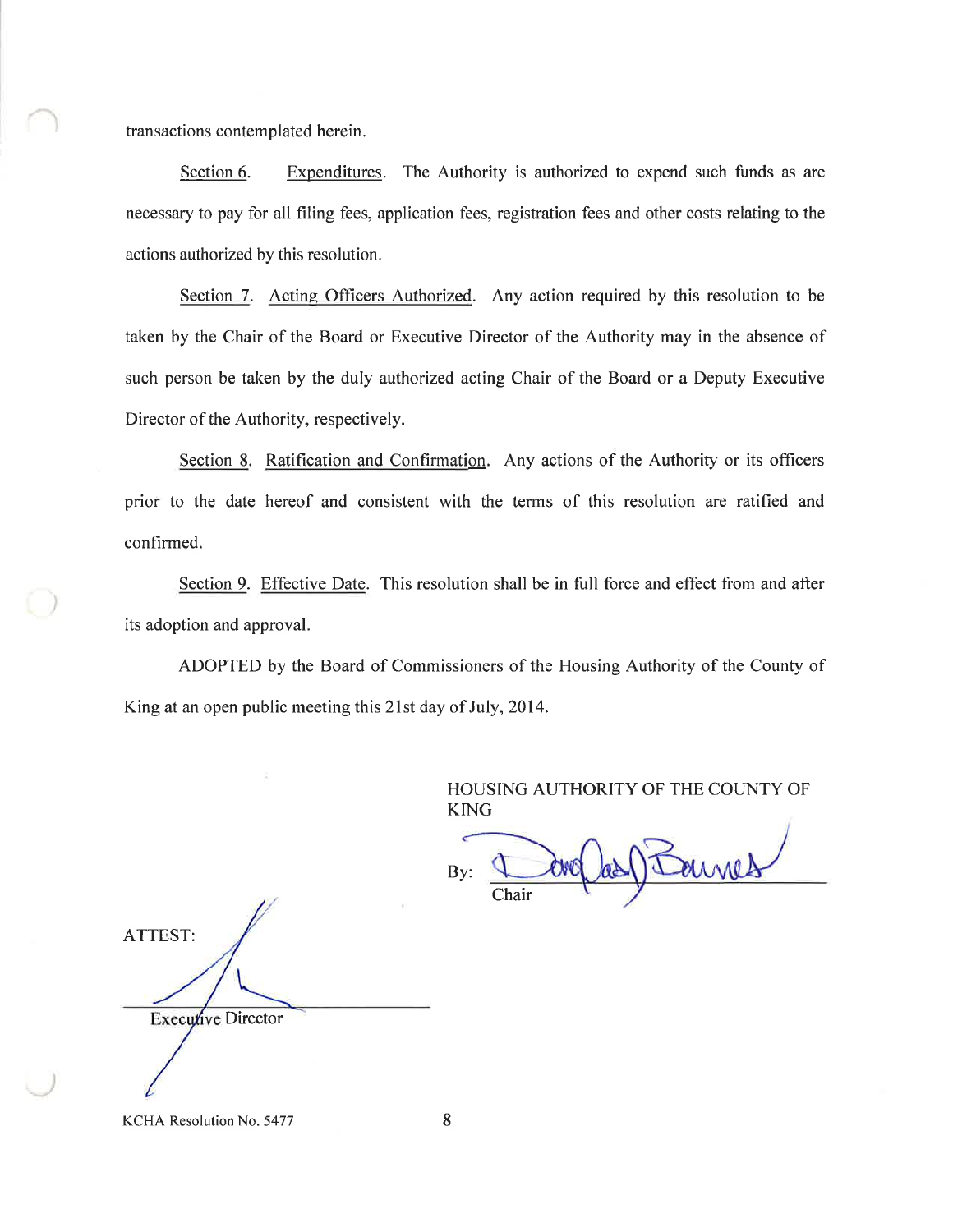### **CERTIFICATE**

I, the undersigned, the duly chosen, qualified and acting Secretary and Executive Director of the Housing Authority of the County of King (the "Authority") and keeper of the records of the Authority, CERTIFY:

 $1<sub>1</sub>$ That the attached Resolution No. 5477 (the "Resolution") is a full, true and correct copy of the resolution of the Board of Commissioners (the "Board") of the Authority, as adopted at a special meeting of the Authority held on July 21, 2014, and duly recorded in the minute books of the Authority;

 $2.$ That written notice specifying the time and place of the special meeting and noting the business to be transacted was given to all members of the Board of Commissioners by mail, fax, electronic mail or personal delivery at least 24 hours prior to the special meeting, a true and complete copy of which notice is attached hereto as Appendix I;

 $3.$ That the written notice described above was also posted on the Authority's website and prominently displayed at the main entrance of the Authority's office at 600 Andover Park W., Tukwila, Washington 98188 and at the meeting site, if different, at least 24 hours prior to the special meeting;

 $4.$ That the written notice described above was given to each local radio or television station and to each newspaper of general circulation that has on file with the Authority a written request to be notified of special meetings and to any others to which such notices are customarily given by the Authority; and

5. That such meeting was duly convened and held in all respects in accordance with law, and, to the extent required by law, due and proper notice of such meeting was given; that a quorum was present throughout the meeting and a majority of the members of the Board of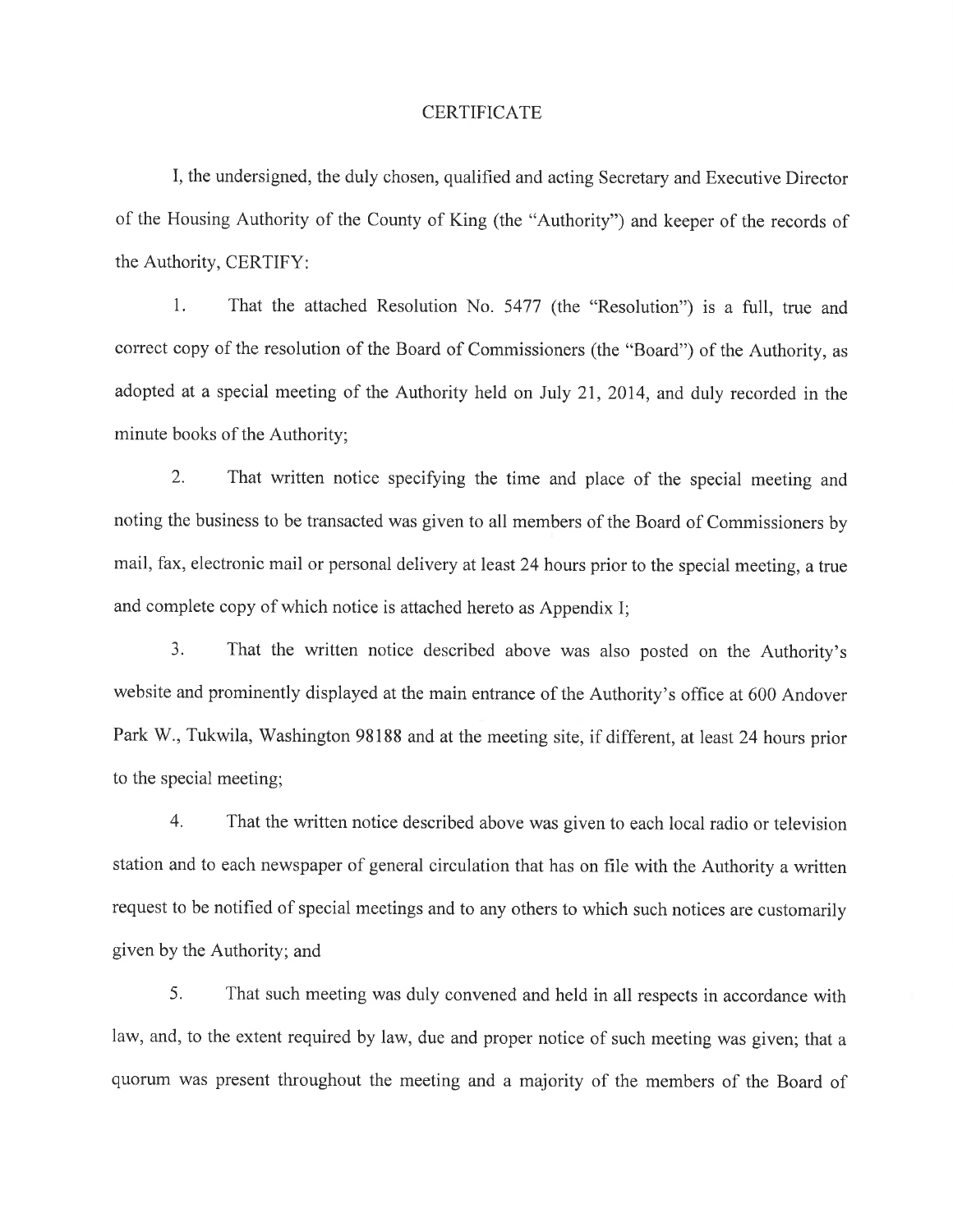Commissioners of the Authority present at the meeting voted in the proper manner for the adoption of the Resolution; that all other requirements and proceedings incident to the proper adoption of the Resolution have been duly fulfilled, carried out and otherwise observed, and that I am authorized to execute this Certificate.

IN WITNESS WHEREOF, I have hereunto set my hand this 21<sup>st</sup> day of July, 2014.

Executive Director of the Authority

**CERTIFICATE**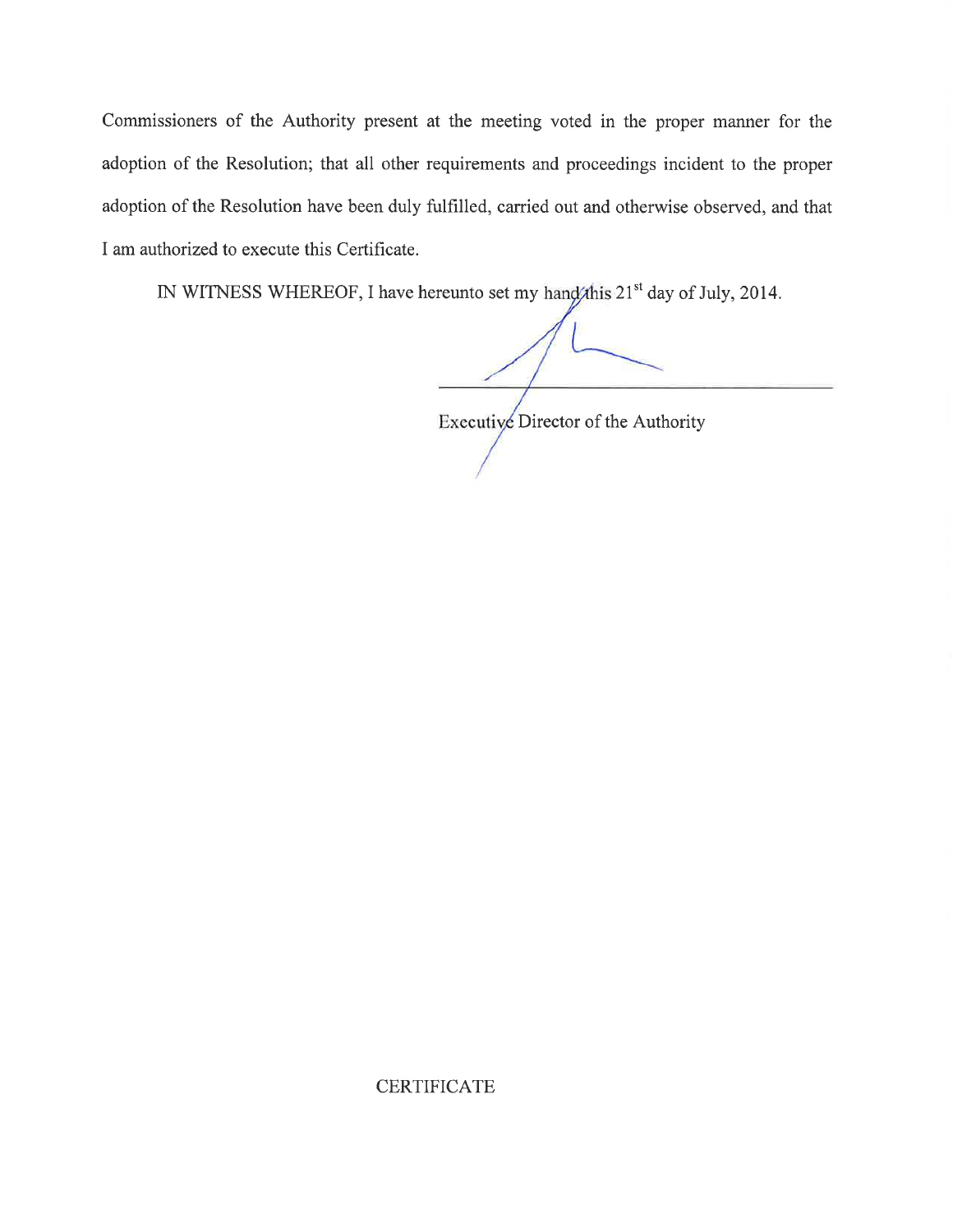# APPENDIX I



# SPECIAL MEETING OF THE BOARD OF COMMISSIONERS

July 21, 2014, 8:30 am Joe Thomas Community Room - Wiley Center 9800 8th Avenue SW Seattle, WA 98106

# A G E N D A

- I. Call to Order
- II. Roll Call
- III. Public Comment
- IV. Approval of Minutes Board Meeting Minutes from June 16, 2014 1

V. Approval of Agenda

## VI. Consent Agenda

- A. Voucher Certification Report for May 2014 (General and Bond Properties) 2
- B. Resolution No. 5474: Authorizing the Transfer of Windsor Heights Project to the Authority Through the Acquisition of the Leasehold Interest of KCHA-Seatac Limited Partnership And/Or the Acquisition of the Interests of the Limited Partner of the Partnership by the Authority, the Assignment and Assumption by the Authority of the Obligations of the Partnership with Respect to the Project and Bonds Issued to Finance the Project, and Determining Related Matters 3
- C. Resolution No. 5475: Joint Interlocal Agreement for Research Services with Tacoma, Portland and Seattle Housing Authorities 4

## VII. Resolutions for Discussion and Possible Action

- A. Resolution No. 5476: Authorizing the Disposition of Greenbridge West Bulk Parcel 3 by Negotiated Sale to BDR Homes, LLC 5
- B. Resolution No. 5477: Authorizing the Executive Director of the Housing Authority of the County of King to Approve, Execute and Deliver all Documents relating to the Vantage Point Rental Housing Project, including but not limited to Limited Liability Company Documents, Line of Credit Documents, Housing Authority Loan Documents and HUD Documents 6